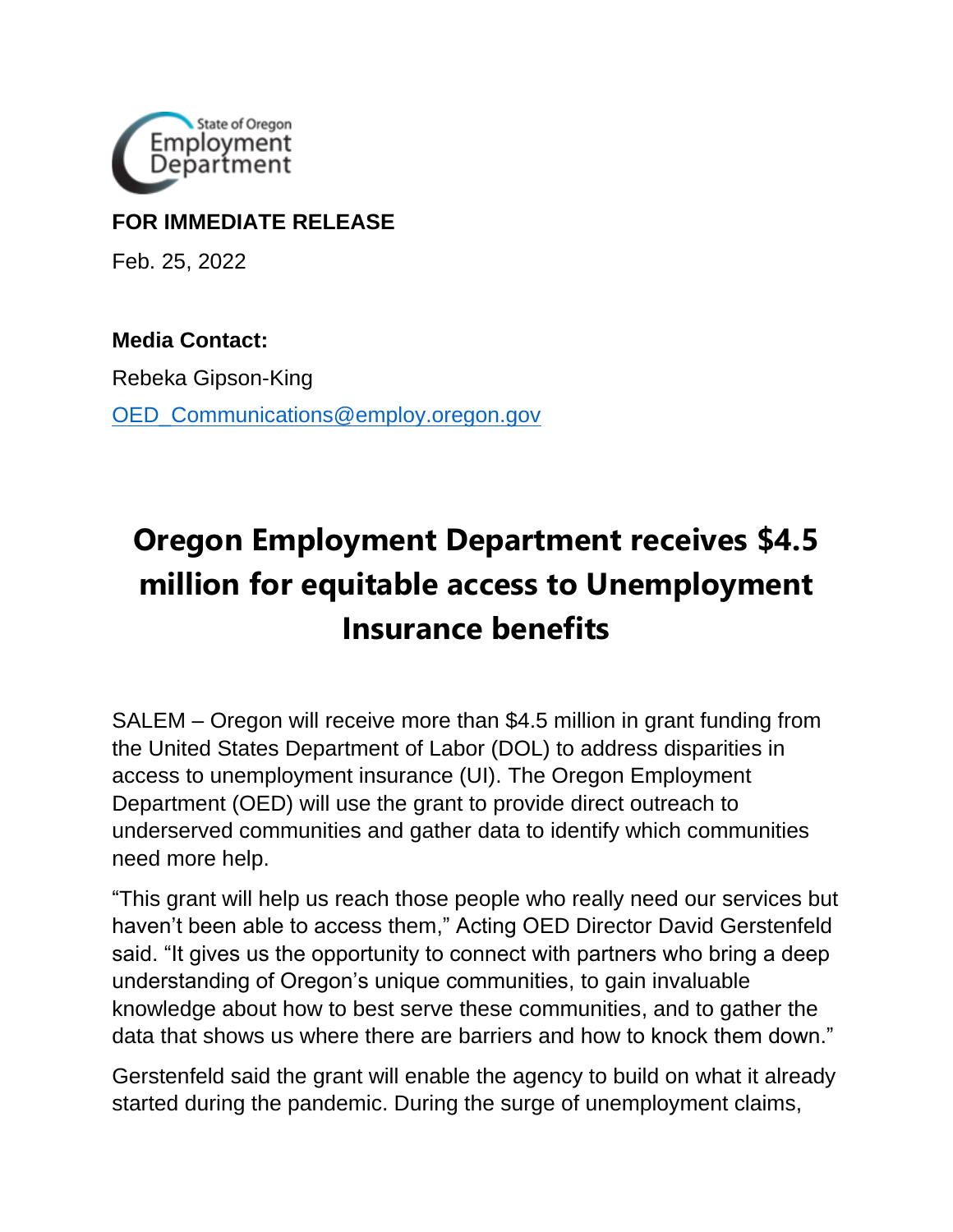OED listened to the needs voiced by Oregon's underserved communities and quickly applied strategies that improved access to its much-needed services.

This included partnering with community-based organizations to help people file claims and expanding the amount of information available in languages other than English, including on OED's website.

With the grant, OED plans to create a new business unit called the Equitable Access to Unemployment Insurance (EAUI). The unit will create new materials in additional languages and formats, implement outreach programs for underserved communities, and provide one-on-one guidance services to help people with barriers to using the UI system.

Designed in alignment with the [State of Oregon Diversity, Equity, and](https://www.oregon.gov/lcd/Commission/Documents/2021-09_Item-2_Directors-Report_Attachment-A_DEI-Action-Plan.pdf)  [Inclusion Action Plan,](https://www.oregon.gov/lcd/Commission/Documents/2021-09_Item-2_Directors-Report_Attachment-A_DEI-Action-Plan.pdf) the new program will focus on Native Americans, Latinx, Blacks, Pacific Islanders, Asian Americans, immigrants, people who need assistance in languages other than English, people with disabilities, and those who are economically disadvantaged.

OED will also use the federal funding to analyze data and determine which underserved communities would benefit from future outreach efforts.

Oregon is one of four initial recipients of the DOL grant. "These grants are the first of their kind to advance equity in state unemployment insurance programs," said U.S. Secretary of Labor Marty Walsh. "To become a more robust safety net and economic stabilizer, our unemployment insurance system must serve all workers fairly and equitably."

U.S. Sen. Ron Wyden says millions of workers across the country have relied on jobless benefits to make ends meet throughout the pandemic. However, accessing those benefits has been challenging for too many Oregonians. He's grateful the federal government is helping Oregon with its continued efforts to provide aid, equitably.

"While the Oregon Employment Department continues to work tirelessly to get benefits out the door as quickly as possible, I'm gratified to see federal dollars going to help the state address equity issues head-on," he said.